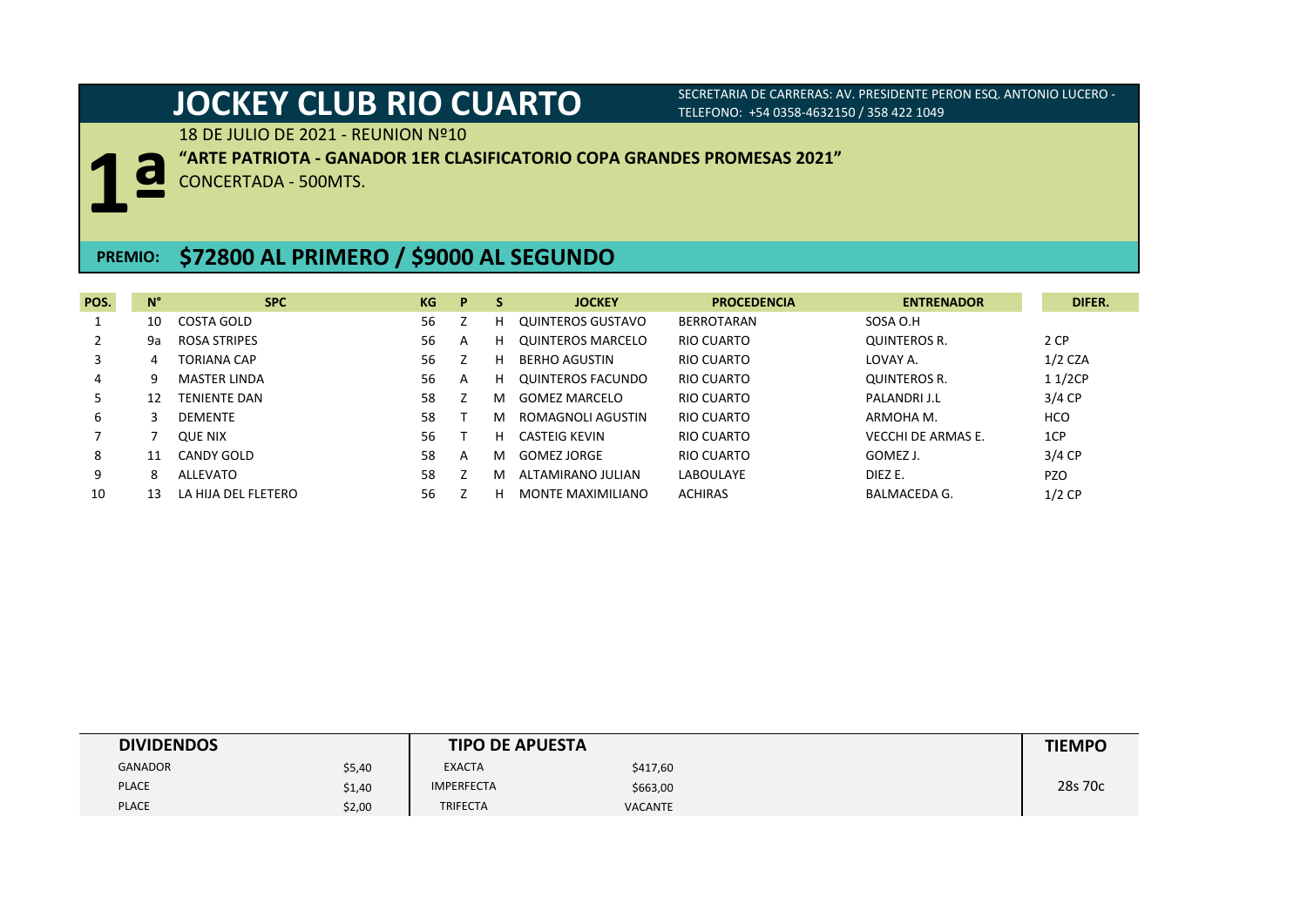18 DE JULIO DE 2021 - REUNION Nº10



**"STANDOUT - GANADOR 2DO CLASIFICATORIO COPA GRANDES PROMESAS 2021"**

CONCERTADA - 350MTS.

## **PREMIO: \$44700 AL PRIMERO**

| POS. | $N^{\circ}$ | <b>SPC</b>   | KG | D. |   | <b>JOCKEY</b>           | <b>PROCEDENCIA</b> | <b>ENTRENADOR</b> | DIFER.   |
|------|-------------|--------------|----|----|---|-------------------------|--------------------|-------------------|----------|
|      |             | ATREVIDO MAN | 58 | A  | M | <b>FERNANDEZ NESTOR</b> | RIO CUARTO         | ACOSTA J.         |          |
|      |             | HEREDERO     | 58 |    | M | LEDDA JOAQUIN           | <b>HERNANDO</b>    | ANARATONE E.      | 3 CP     |
|      |             | CADETE       | 58 | A  | M | TARDITTI ENRIQUE        | ALCIRA GIGENA      | TARDITI E.        | 2 CP     |
| 4    |             | PRINCESA     | 58 |    | н | AYALA IUAN              | LA CAUTIVA         | NOGUERA D.        | $1/2$ CP |
|      |             | SABALERO     | 58 |    | м | ARRIETA TOMAS           | ALCIRA GIGENA      | MONDINO E.        | 2 CP     |

| <b>DIVIDENDOS</b> |        | <b>TIPO DE APUESTA</b> |            |              |         | <b>TIEMPO</b> |
|-------------------|--------|------------------------|------------|--------------|---------|---------------|
| <b>GANADOR</b>    | \$2,10 | <b>EXACTA</b>          | \$318,50   | <b>DOBLE</b> | \$58,50 |               |
| <b>PLACE</b>      | \$1,80 | <b>IMPERFECTA</b>      | \$39,70    |              |         | 20s 10c       |
| <b>PLACE</b>      | \$1,80 | <b>TRIFECTA</b>        | \$1.352,00 |              |         |               |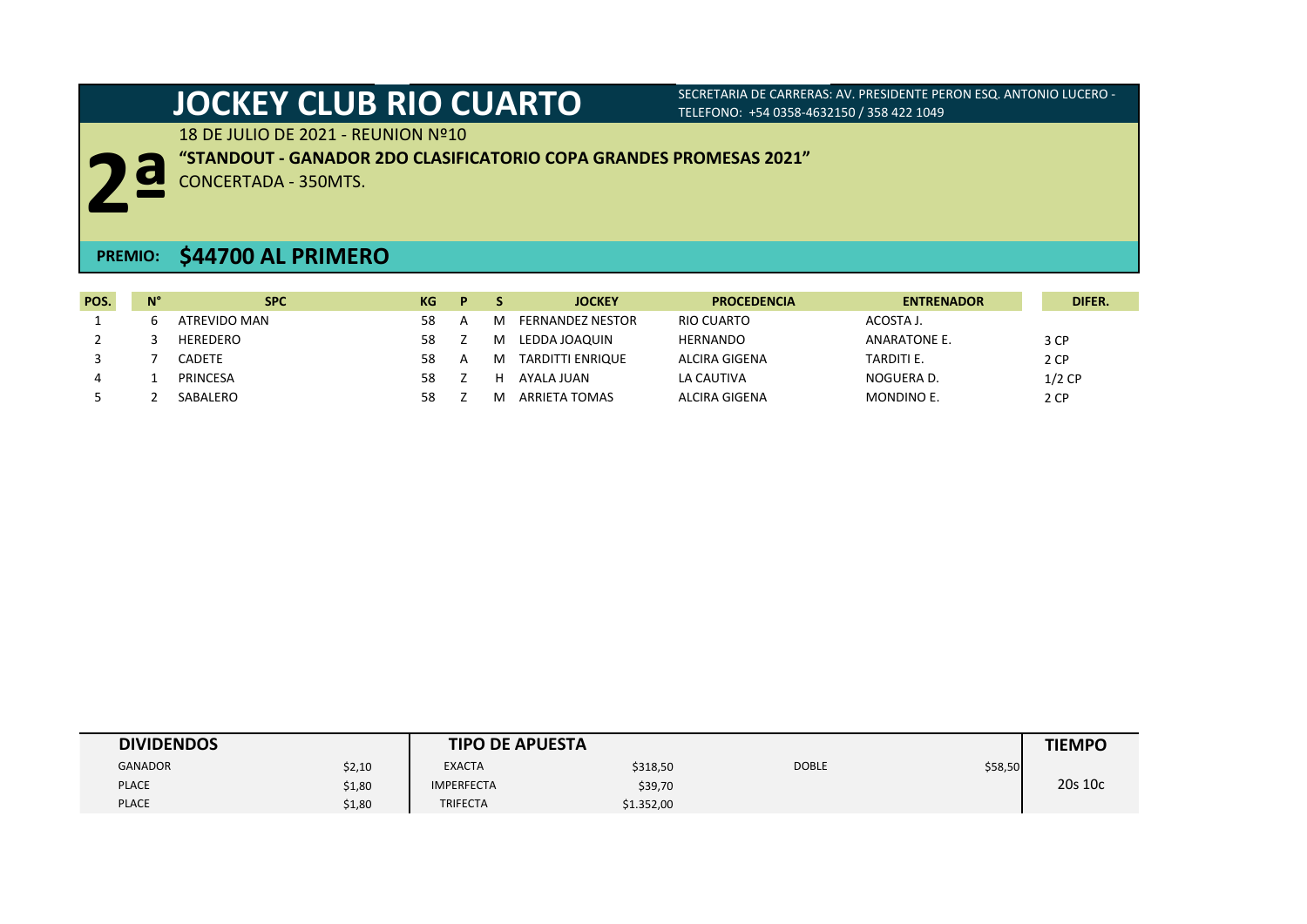18 DE JULIO DE 2021 - REUNION Nº10



**"IRYNA - GANADORA 3ER CLASIFICATORIO COPA GRANDES PROMESAS 2021"**

CONCERTADA - 500MTS.

## **PREMIO: \$73400 AL PRIMERO / \$9900 AL SEGUNDO**

| POS.           | $N^{\circ}$ | <b>SPC</b>             | KG | P | <b>S</b> | <b>JOCKEY</b>           | <b>PROCEDENCIA</b>    | <b>ENTRENADOR</b>         | DIFER.     |
|----------------|-------------|------------------------|----|---|----------|-------------------------|-----------------------|---------------------------|------------|
|                | 6           | <b>MARTINCITO</b>      | 58 |   | м        | <b>VILLEGAS TOMAS</b>   | HUINCA RENANCO        | ARAYA M.                  |            |
| $\overline{2}$ | 5.          | <b>RINGO</b>           | 58 |   | м        | <b>MOLINA CARLOS</b>    | ALMAFUERTE            | <b>GLADES M.L</b>         | 2 CP       |
| 3              | 9.          | CAUTELOSO              | 58 | A | м        | <b>FERNANDEZ NESTOR</b> | ALMAFUERTE            | CALARCO S.                | V.M        |
| 4              |             | <b>GRINGO BORRACHO</b> | 58 |   | м        | QUINTEROS GUSTAVO       | RIO CUARTO            | CONGESTRE J.              | $11/2$ CP  |
| 5.             | 4           | <b>FEEL FRESH</b>      | 58 | A | м        | ARTURIA SEBASTIAN       | SANTA ROSA DE CONLARA | MOLINA J.                 | <b>CZA</b> |
| 6              | 3           | <b>BELLO BOTIJA</b>    | 58 |   | м        | APARICIO DIEGO          | ZAVALLA               | MOLLA R.                  | <b>HCO</b> |
|                | 8           | <b>MACAVITY</b>        | 58 |   | м        | ARMOHA LEOPOLDO         | SERRANO               | DELGADO R.                | <b>PZO</b> |
| 8              | 12          | <b>CATCH THE ANGER</b> | 58 | A | м        | OLMO ERIC               | RIO CUARTO            | GUARINO C.                | $1/2$ CP   |
| 9              | 11          | TELON AL CORAZON       | 58 | A | м        | <b>BENITEZ ENZO</b>     | CANALS                | DEBUONO L.                | $1/2$ CZA  |
| 10             | 10          | <b>CICATRIZ</b>        | 58 |   | н        | CASTEIG KEVIN           | RIO CUARTO            | <b>VECCHI DE ARMAS E.</b> | $11/2$ CP  |
| 11             |             | <b>FINIS</b>           | 58 |   | м        | <b>GOMEZ JORGE</b>      | <b>LAS SANJITAS</b>   | <b>GUTIERREZ O.</b>       | $1/2$ CZA  |

| <b>DIVIDENDOS</b> |        | <b>TIPO DE APUESTA</b> |                |              |          | <b>TIEMPO</b> |
|-------------------|--------|------------------------|----------------|--------------|----------|---------------|
| <b>GANADOR</b>    | \$3,60 | <b>EXACTA</b>          | <b>VACANTE</b> | <b>DOBLE</b> | \$136,50 |               |
| <b>PLACE</b>      | \$6,70 | <b>IMPERFECTA</b>      | \$1.267,50     |              |          | 28s 15c       |
| <b>PLACE</b>      | \$8,40 | <b>TRIFECTA</b>        | <b>VACANTE</b> |              |          |               |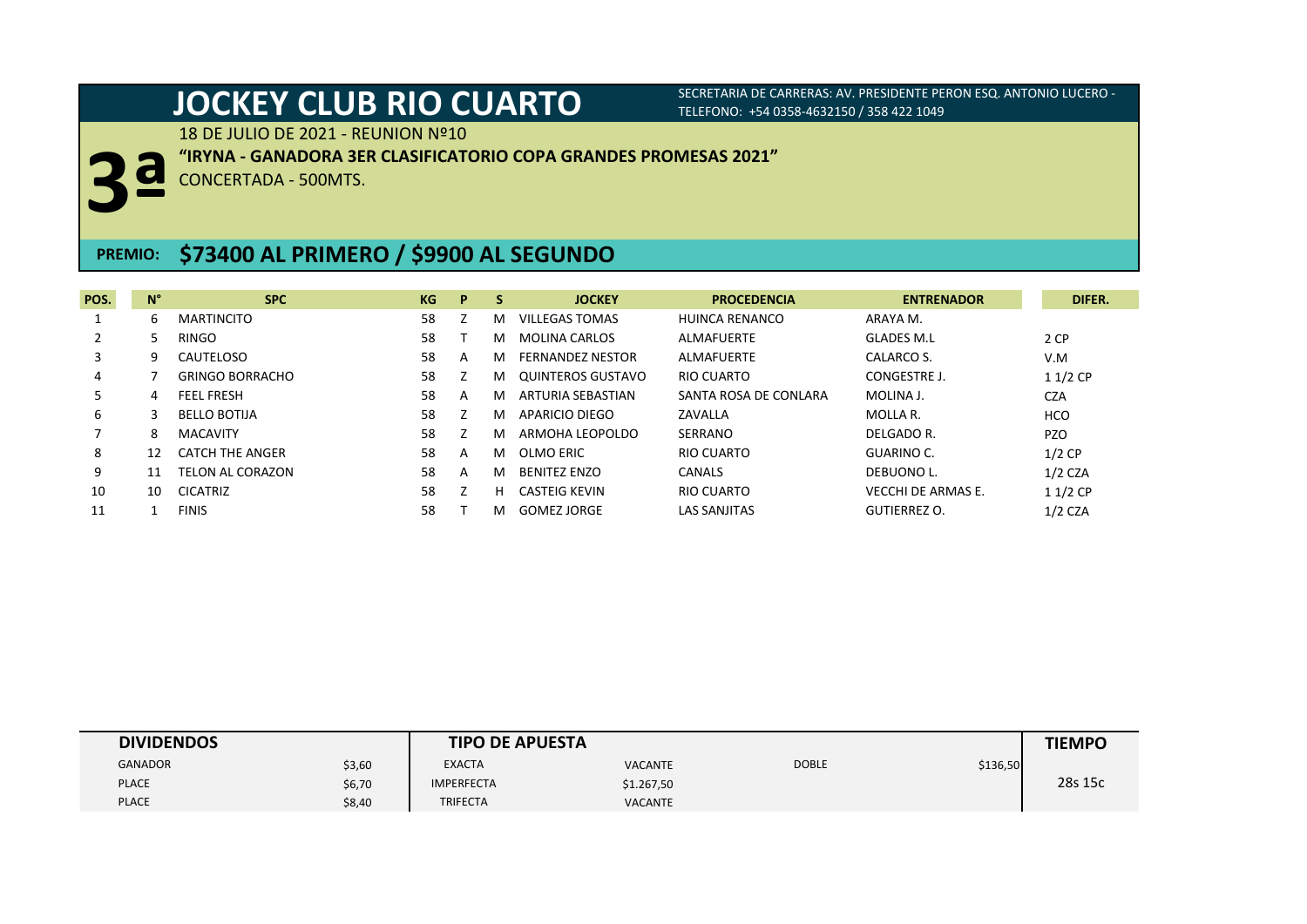18 DE JULIO DE 2021 - REUNION Nº10

**"SR. RAUL FERNANDEZ - ANIVERSARIO DE SU FALLECIMIENTO"**

NO OFICIAL - 1100MTS.

### **PREMIO: \$117200 AL PRIMERO / \$25200 AL SEGUNDO / \$6750 AL TERCERO**

| POS.           | $N^{\circ}$ | <b>SPC</b>               | KG | P | -S | <b>JOCKEY</b>          | <b>ENTRENADOR</b>   | DIFER.            |
|----------------|-------------|--------------------------|----|---|----|------------------------|---------------------|-------------------|
|                | 5           | THAILANDINA              | 57 |   | н  | <b>PADILLA DANIEL</b>  | CABRERA J.          |                   |
| $\overline{2}$ |             | SEMILLA DE LINO          | 57 |   | н  | <b>BERHO AGUSTIN</b>   | BERHO D.            | $VS$ CP $(8)$     |
| 3              | 10          | <b>GLOBAL CHIC</b>       | 57 |   | н  | ARMOHA LEOPOLDO        | CAREZZANA S.        | $3/4$ CP          |
| 4              | 3           | <b>ORIENTAL PERFECTA</b> | 55 | A | H. | CANO JOAQUIN           | LEYRIA V.           | <b>PZO</b>        |
| 5.             | 13          | ALMA ROJA                | 57 | A | H. | CATEIG KEVIN           | CAREZZANA S.        | 3/4 CP            |
| 6              |             | <b>SOLITA GIRL</b>       | 55 | A | н  | ROMAGNOLI AGUSTIN      | VILCHE H.           | $21/2$ CP         |
|                | 11          | LADY OF FIRE             | 57 | Z | н. | <b>GONZALES LUCAS</b>  | SEVALLEZ S.         | 3 CP              |
| 8              | 6           | <b>OBONA</b>             | 57 | A |    | H CUELLO ELIO          | ALONSO J.           | <b>PZO</b>        |
| 9              |             | BEMUSED                  | 57 | A | н. | <b>ALCIDES CORONEL</b> | BRITO J.            | <b>CZA</b>        |
| 10             | 9           | OPERA MYSTIC             | 55 | Z | н  | <b>AVALOS CRISTIAN</b> | <b>TAZZIOLI F.</b>  | $1/2$ CP          |
| 11             | 14          | DREAMS OF FREEDOM        | 57 | A | н. | <b>MONTE MATIAS</b>    | MONTE N.            | $VS$ CP $(8)$     |
| 12             | 8           | <b>GABINA GAG</b>        | 53 | Z | н. | OLMO ERIC              | UBIEDO D.           | 3 CP              |
| 13             |             | MALEFICAMENTE            | 55 |   | н  | <b>VILLEGAS TOMAS</b>  | <b>HEREDIA RAUL</b> | <b>VS CP (18)</b> |

| <b>DIVIDENDOS</b> |        | <b>TIPO DE APUESTA</b> |            |              |                | <b>TIEMPO</b> |
|-------------------|--------|------------------------|------------|--------------|----------------|---------------|
| <b>GANADOR</b>    | \$2,10 | <b>EXACTA</b>          | \$513,50   | <b>DOBLE</b> | <b>VACANTE</b> |               |
| <b>PLACE</b>      | \$1,70 | <b>IMPERFECTA</b>      | \$169,00   |              |                | 1m 12s 46c    |
| <b>PLACE</b>      | \$3,60 | <b>TRIFECTA</b>        | \$3.340,90 |              |                |               |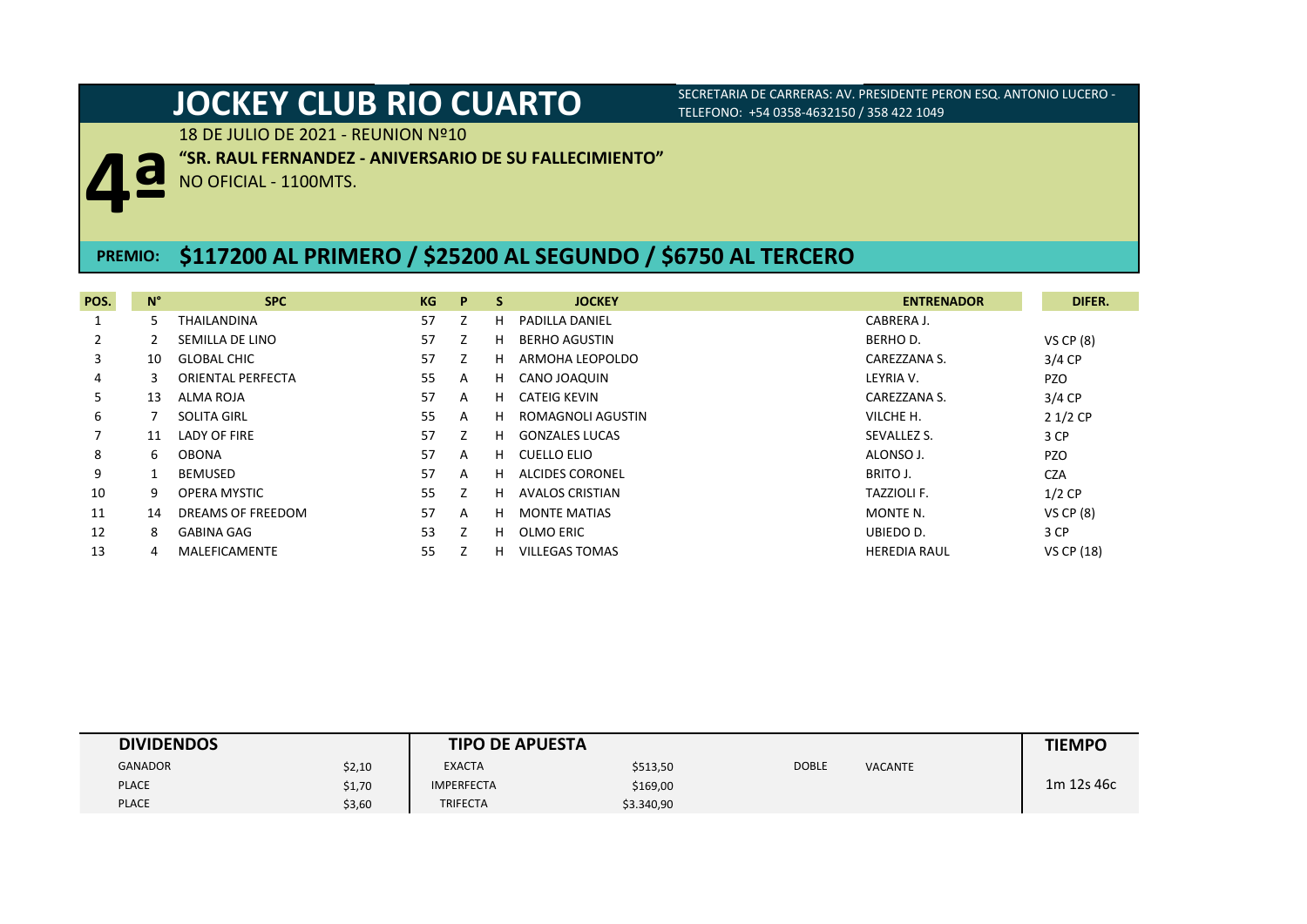18 DE JULIO DE 2021 - REUNION Nº10

**"Dr. José Enrique Sanmillán"**

**5ª** CONCERTADA - 500MTS.

## **PREMIO: \$52500 AL PRIMERO**

| POS. | $N^{\circ}$ | <b>SPC</b>       | KG. | D |          | <b>JOCKEY</b>            | <b>PROCEDENCIA</b>   | <b>ENTRENADOR</b> | DIFER.    |
|------|-------------|------------------|-----|---|----------|--------------------------|----------------------|-------------------|-----------|
|      |             | DULCE EMPERATRIZ | 58  |   | н        | <b>FERNDANDEZ NESTOR</b> | VILLA DEL CARMEN     | PEREZ M.          |           |
|      |             | KIOSKERO         | 58  |   | M        | ALTAMIRANO JULIAN        | SANTA EUFEMIA        | OJEDA P.          | 4 CP      |
|      |             | MADSEMBRA        | 58  |   | M        | AVALAOS CRISTIAN         | LA CESIRA            | <b>CORONEL J</b>  | 2 CP      |
|      |             | AMARULA          | 58  |   | н        | <b>MOLINA CARLOS</b>     | <b>ALMAFUERTE</b>    | <b>GLADES M.L</b> | 2 CP      |
|      |             | DON OSVALDO      | 58  |   | <b>M</b> | CANO JOAQUIN             | <b>HILARIO LAGOS</b> | <b>HEREDIA L.</b> | $21/2$ CP |

| <b>DIVIDENDOS</b> |        | <b>TIPO DE APUESTA</b> |          |              |          | <b>TIEMPO</b> |
|-------------------|--------|------------------------|----------|--------------|----------|---------------|
| <b>GANADOR</b>    | \$3,50 | <b>EXACTA</b>          | \$52,40  | <b>DOBLE</b> | \$364,00 |               |
| <b>PLACE</b>      | \$1,90 | <b>IMPERFECTA</b>      | \$25,70  |              |          | 27s 50c       |
| <b>PLACE</b>      | \$5,90 | <b>TRIFECTA</b>        | \$176,10 |              |          |               |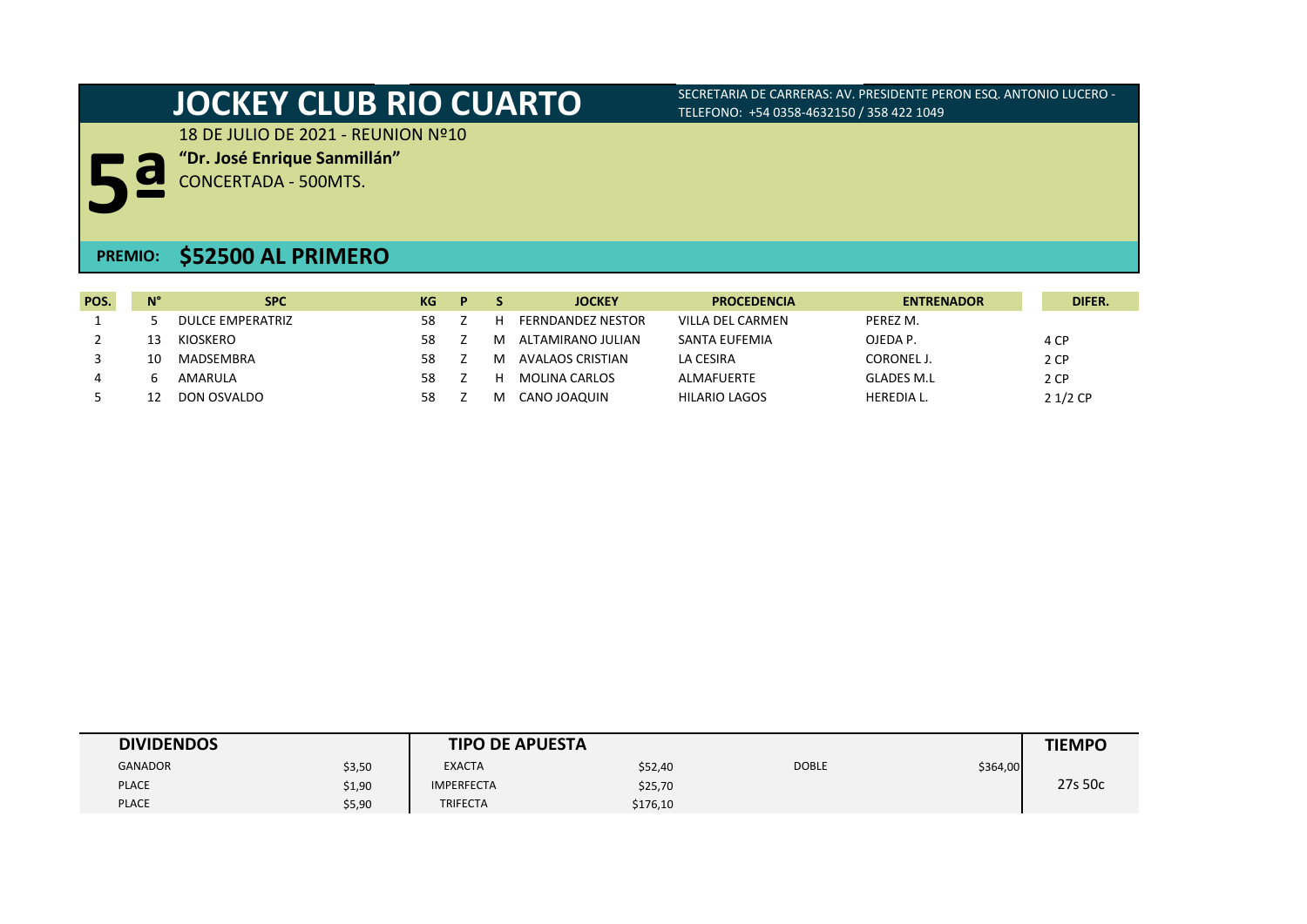18 DE JULIO DE 2021 - REUNION Nº10

**"Dr. Julio Wenceslao Alonso"**

**6ª** NO OFICIAL - 1600MTS.

### **\$129400 AL PRIMERO / \$23400 AL SEGUNDO / \$7200 AL TERCERO** 53KG. **PREMIO:**

| POS. | $N^{\circ}$ | <b>SPC</b>            | E. | KG | P | S  | <b>JOCKEY</b>           | <b>ENTRENADOR</b>    | DIFER.     |
|------|-------------|-----------------------|----|----|---|----|-------------------------|----------------------|------------|
|      | 8           | <b>NUT CURRY</b>      | 4  | 57 | A | M  | QUINTEROS FACUNDO       | MANZONE J.           |            |
|      | 9           | SANJUANERO            | 4  | 57 | А | M  | CASTEIG KEVIN           | CONGESTRE J.         | $3/4$ CP   |
|      |             | <b>DEARLY MANNERS</b> | 4  | 57 |   | м  | <b>FERNANDEZ NESTOR</b> | ALONSO J.            | $1/2$ PZO  |
| 4    | 4           | ROSITA VELOZ          | 4  | 54 |   | н  | ARMOHA LEOPOLDO         | <b>RECABARREN R.</b> | 2 CP       |
|      |             | LUBAND                |    | 55 |   | M  | CANO JOAQUIN            | CANTERO E.           | $1/2$ CP   |
| 6    |             | EITHER GOOD           | 4  | 57 |   | м  | OJEDA ISIDRO            | BAYMA L.             | 1 CP       |
|      | 10          | EN LA VIA             | 4  | 57 |   | м  | QUINTEROS GUSTAVO       | LOVAY A.             | $21/2$ CP  |
| 8    |             | VERDADERO             | 6  | 53 |   | м  | <b>BERHO AGUSTIN</b>    | LANFRANCO R.         | 1 CP       |
| 9    | 6           | <b>FORMENTI</b>       |    | 55 |   | м  | PADILLA DANIEL          | PICOTTO G.           | VS CP (12) |
| 10   |             | <b>ABOUT TIME</b>     | 4  | 54 | A | н. | CUELLO ELIO             | ALONSO J.            | 3 CP       |

| <b>DIVIDENDOS</b> |         | <b>TIPO DE APUESTA</b> |            |               |                | <b>TIEMPO</b> |
|-------------------|---------|------------------------|------------|---------------|----------------|---------------|
| <b>GANADOR</b>    | \$11,20 | <b>EXACTA</b>          | \$737,20   | <b>DOBLE</b>  | <b>VACANTE</b> |               |
| <b>PLACE</b>      | \$1,30  | <b>IMPERFECTA</b>      | \$66,40    | <b>TRIPLO</b> | <b>VACANTE</b> | 1m 39s 39c    |
| <b>PLACE</b>      | \$1,10  | <b>TRIFECTA</b>        | \$3.321,50 |               |                |               |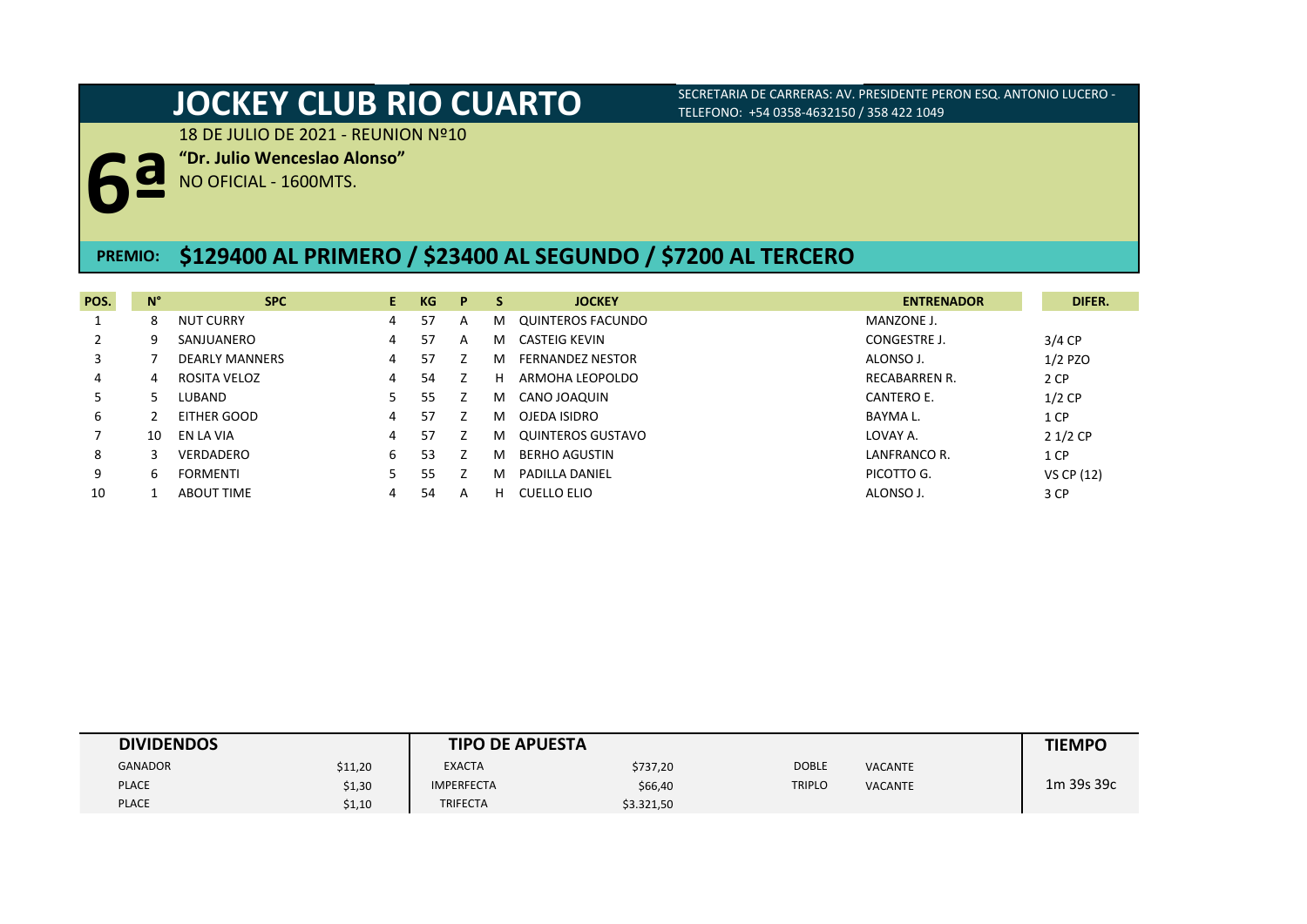18 DE JULIO DE 2021 - REUNION Nº10

**7ª "Contador Miguel Ángel Vitti"** CONCERTADA - 400MTS.

/ PESO:

## **PREMIO: \$57100 AL PRIMERO**

| POS. | $N^{\circ}$ | <b>SPC</b> | KG | D. |   | <b>JOCKEY</b>    | <b>PROCEDENCIA</b>    | <b>ENTRENADOR</b>    | DIFER.    |
|------|-------------|------------|----|----|---|------------------|-----------------------|----------------------|-----------|
|      |             | HEREDERO   | 58 |    | M | GOMEZ JORGE      | LAS SANJITAS          | <b>GUTUIERREZ O.</b> |           |
|      |             | RAYO ROJO  | 58 |    | M | ANGELELLI NAHUEL | <b>SANTA ROSA</b>     | ROSALES M.           | $1/2$ PZO |
|      |             | PATULECO   | 58 |    | м | AVALOS CRISTIAN  | <b>CORONEL MOLDES</b> | ALFONSO J.           | $3/4$ CP  |
|      |             | LA NENA    |    |    | н | DALMASO CRISTIAN | VICUÑA MACKENNA       | VIGNOLO G.           | 3 CP      |

| <b>DIVIDENDOS</b> |        | <b>TIPO DE APUESTA</b>             |                      |              |         | <b>TIEMPO</b> |
|-------------------|--------|------------------------------------|----------------------|--------------|---------|---------------|
| <b>GANADOR</b>    | \$3,30 | <b>EXACTA</b><br><b>IMPERFECTA</b> | \$274,70<br>\$136,30 | <b>DOBLE</b> | VACANTE | 22s 51c       |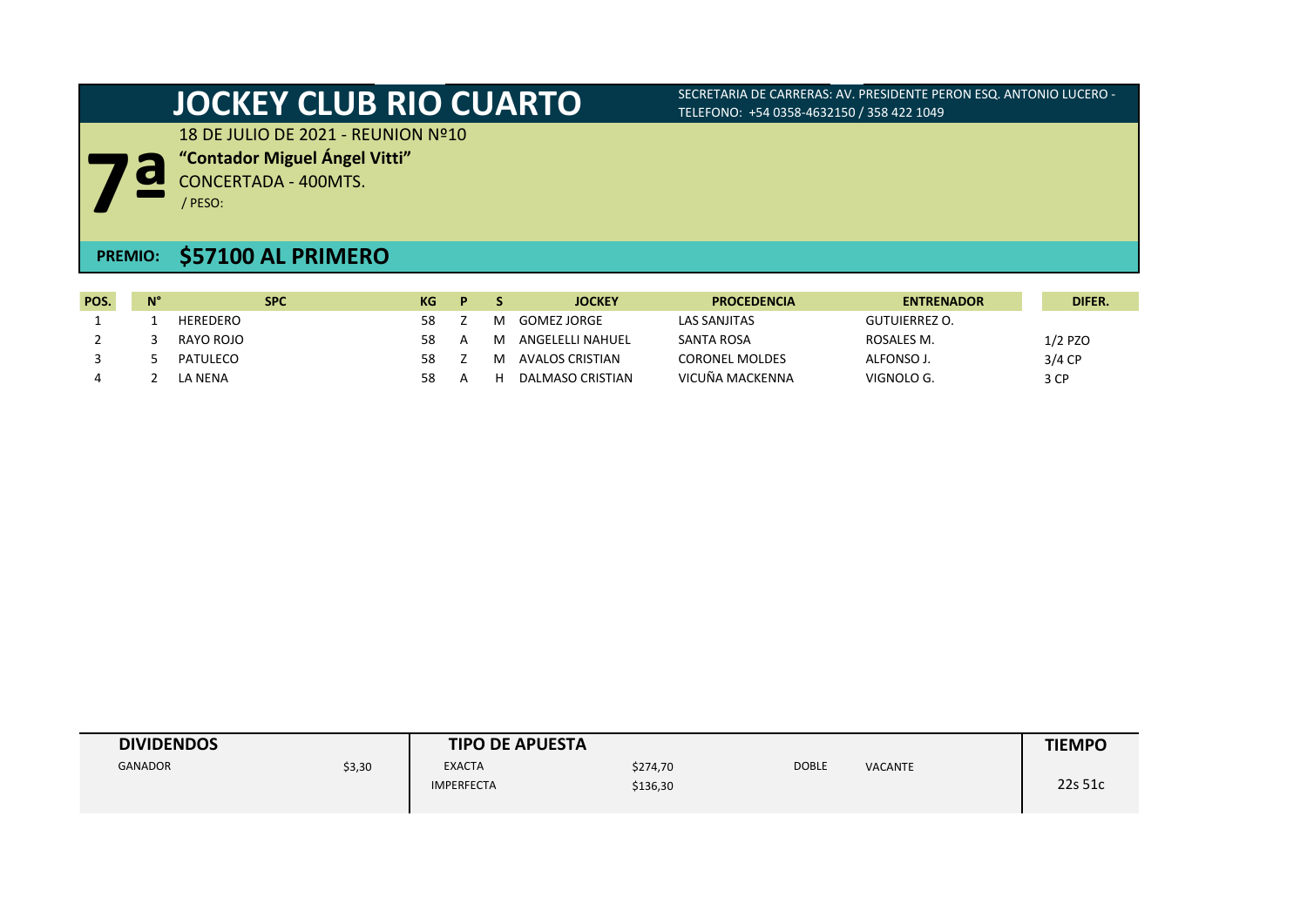18 DE JULIO DE 2021 - REUNION Nº10



CONCERTADA - 800MTS. / PESO:

**"Dr. Gumersindo Alonso"**

## **\$70300 AL PRIMERO PREMIO:**

| POS. | $N^{\circ}$ | <b>SPC</b>         | КG | D.  |   | <b>JOCKEY</b>    | <b>PROCEDENCIA</b> | <b>ENTRENADOR</b> | DIFER.    |
|------|-------------|--------------------|----|-----|---|------------------|--------------------|-------------------|-----------|
|      |             | RAPIDOS REFLEJOS   | 58 | ZC. | M | FERNANDEZ NESTOR | LA CRUZ            | RAMOS G.          |           |
|      |             | SIEMPRE ATENTO     | 58 |     | м | PADILLA DANIEL   | RIO CUARTO         | LOPEZ D.          | $3/4$ CP  |
|      |             | FERROSEED          | 58 |     | M | ARMOHA LEOPOLDO  | <b>IDIAZABAL</b>   | LEIVA B.          | VS CP (9) |
|      |             | <b>DON ARRABAL</b> | 58 |     | M | DIAZ EZEOUIEL    | ALEJO LEDESMA      | MANTEGAZZA C.     | $21/2$ CP |

| <b>DIVIDENDOS</b> |        | <b>TIPO DE APUESTA</b>             |                    |              |                | <b>TIEMPO</b> |
|-------------------|--------|------------------------------------|--------------------|--------------|----------------|---------------|
| <b>GANADOR</b>    | \$2,10 | <b>EXACTA</b><br><b>IMPERFECTA</b> | \$27,40<br>\$24,60 | <b>DOBLE</b> | <b>VACANTE</b> | 45s 60c       |
|                   |        |                                    |                    |              |                |               |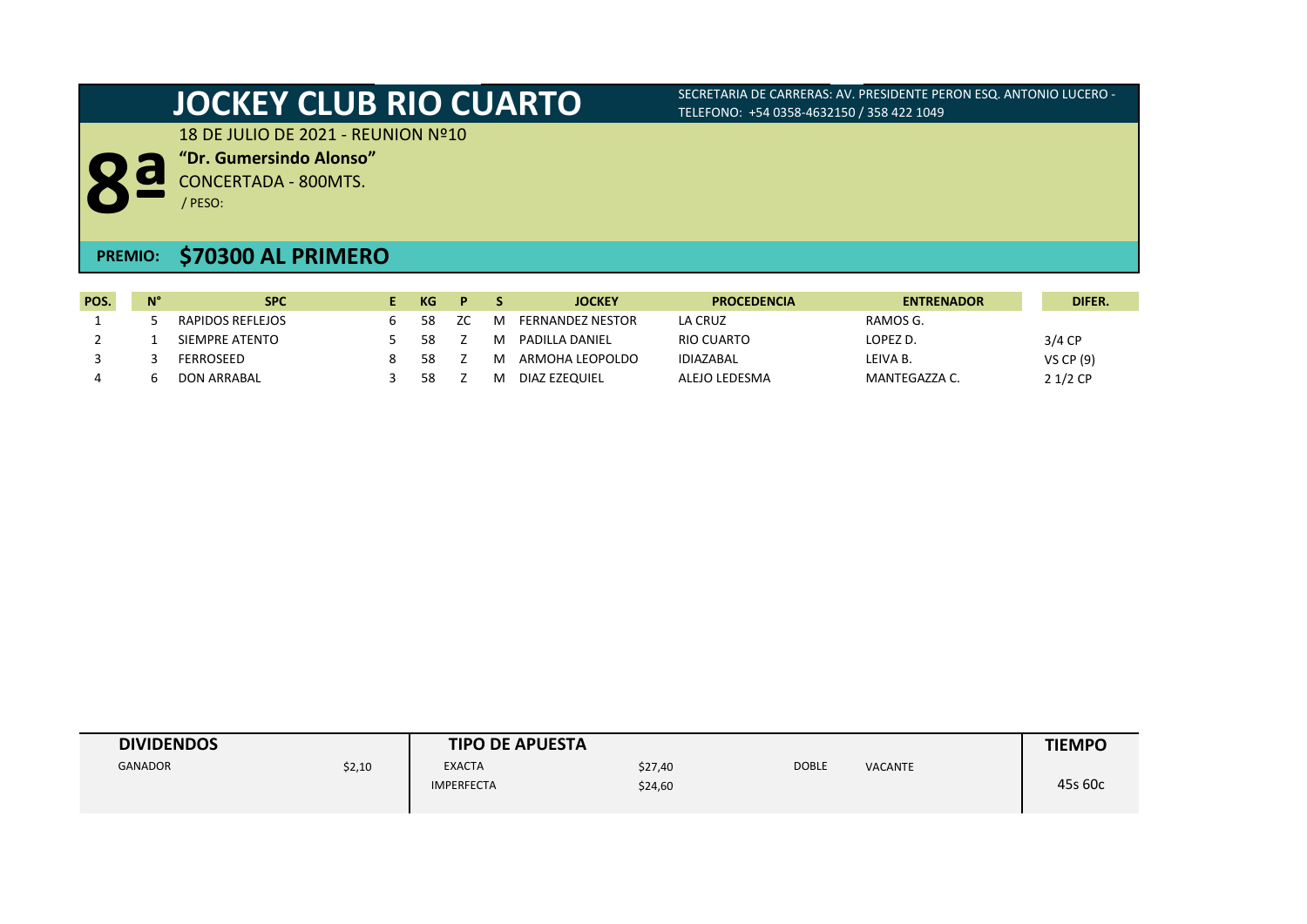18 DE JULIO DE 2021 - REUNION Nº10

### **"Sr. Tito Hugo Gentile"**

NO OFICIAL - 1100MTS.

**9ª**

POTRANCAS SPC DE 3 AÑOS QUE NO HAYAN GANADO NINGUNA CARRERA POR CARTA DE LLAMADO SOBRE LA DISTANCIA DE 1000 O MÁS METROS EN HIPÓDROMOS RECONOCIDOS POR LA COMISIÓN DE CARRERAS. / PESO: 57KG.-

## **PREMIO: \$118200 AL PRIMERO / \$23000 AL SEGUNDO / \$7000 AL TERCERO**

| POS. | $N^{\circ}$ | <b>SPC</b>          | E. | KG | P  | S. | <b>JOCKEY</b>            | <b>ENTRENADOR</b>    | DIFER.      |
|------|-------------|---------------------|----|----|----|----|--------------------------|----------------------|-------------|
|      | 8           | <b>HIGH DARK</b>    |    | 57 |    | н  | ARMOHA LEOPOLDO          | CAREZZANA S.         |             |
|      | 2A          | MUY BUENA VIDA      |    | 57 |    | н  | CASTEIG KEVIN            | CAREZZANA S.         | 3 CP        |
| 3    | b           | <b>BUCKY CHUCK</b>  | 3  | 57 |    | н  | QUINTEROS FACUNDO        | PALANDRI J.L         | <b>CZA</b>  |
| 4    |             | DUEÑA DE MI         |    | 57 |    | н  | CORDOBA LUIS             | CAREZZANA S.         | 4 CP        |
|      |             | LUNA DE JULIO       |    | 57 |    | н  | <b>MONTE MAXIMILIANO</b> | <b>NELSON M.</b>     | $11/2$ CP   |
| 6    | 4           | SUNNY D'ORO         | 3  | 57 |    | н  | <b>BALMACEDA SERGIO</b>  | <b>BERHOD.</b>       | $1/2$ CP    |
|      |             | AMARANTA EN BOCA    |    | 57 |    | н  | <b>BAEZ TOMAS</b>        | VILCHES C.A          | 4 CP        |
| 8    |             | LUZ SECRETS         |    | 57 |    | н  | DALMASO CRISTIAN         | <b>TAZZIOLI F.</b>   | 3 CP        |
| 9    | q           | <b>HOME GALICIA</b> |    | 57 | ZD | н  | ROMAGNOLI AGUSTIN        | <b>RECABARREN R.</b> | VS CP $(6)$ |
| 10   |             | <b>FULL GIRL</b>    |    | 57 |    | н  | GOMEZ JORGE              | GOMEZ J.             | 2 CP        |

| <b>DIVIDENDOS</b> |        | <b>TIPO DE APUESTA</b> |            |              |          | <b>TIEMPO</b> |
|-------------------|--------|------------------------|------------|--------------|----------|---------------|
| GANADOR           | \$6,60 | <b>EXACTA</b>          | \$242,70   | <b>DOBLE</b> | \$487,50 |               |
| <b>PLACE</b>      | \$1,70 | <b>IMPERFECTA</b>      | \$47,50    |              |          | 1m 06s 10c    |
| <b>PLACE</b>      | \$1,50 | <b>TRIFECTA</b>        | \$7.182,50 |              |          |               |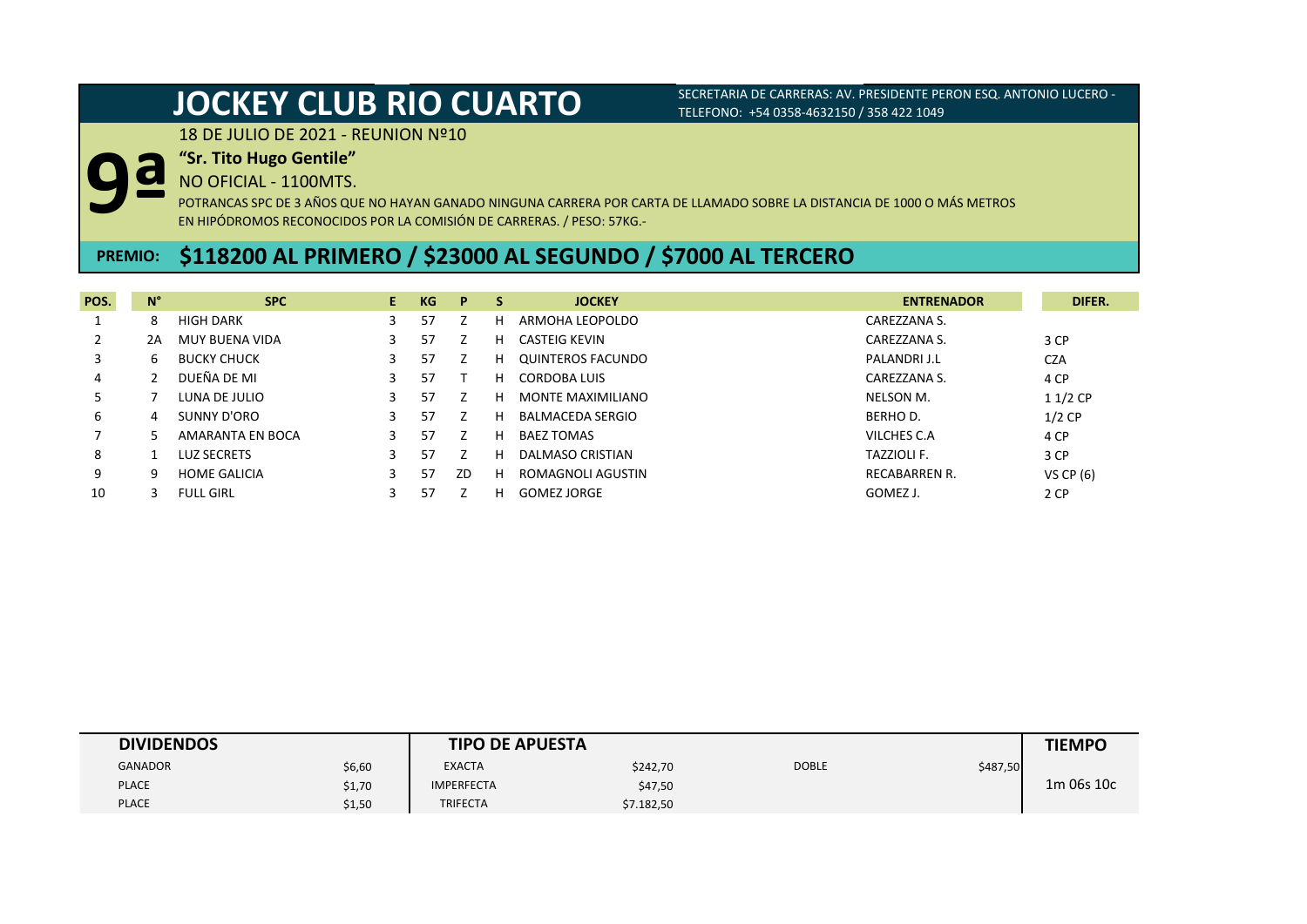18 DE JULIO DE 2021 - REUNION Nº10

## **"Dr. Ricardo Castañeira"**

NO OFICIAL - 600MTS.

**10ª** TODO PRODUCTO SPC DE 3 AÑOS QUE NO HAYA GANADO NINGUNA CARRERA POR CARTA DE LLAMADO SOBRE EN HIPÓDROMOS RECONOCIDOS POR LA COMISIÓN DE CARRERAS. / PESO: MACHOS 57KG. - HEMBRAS: 55KG.-

## **\$79400 AL PRIMERO / \$15800 AL SEGUNDO PREMIO:**

| POS. | $N^{\circ}$ | <b>SPC</b>              | КG | P |    | <b>JOCKEY</b>           | <b>ENTRENADOR</b> | DIFER.      |
|------|-------------|-------------------------|----|---|----|-------------------------|-------------------|-------------|
|      |             | CHE BAGUAL              | 57 |   | M  | QUINTEROS FACUNDO       | PALANDRI J.L      |             |
|      | 4           | DIAMANTINO CAT          | 57 |   | M  | RIQUELME GONZALO        | EGUEN J.          | $1/2$ CP    |
|      |             | DIVINA WORRY            | 55 |   | н. | CUELLO ELIO             | <b>BARILE C.</b>  | $1/2$ CP    |
| 4    |             | CARO LA FE              | 55 |   | н. | <b>PADILLA DANIEL</b>   | LOPEZ D.          | 1 CP        |
|      | h           | <b>REMOTE D' ORIENT</b> | 57 |   | M  | <b>FERNANDEZ NESTOR</b> | ACOSTA J.         | $3/4$ CP    |
| ь    |             | TIO HECTOR              | 57 |   | м  | CANO JOAQUIN            | CANTERO E.        | VS CP $(8)$ |

| <b>DIVIDENDOS</b> |        | <b>TIPO DE APUESTA</b> |                |              |                | <b>TIEMPO</b> |
|-------------------|--------|------------------------|----------------|--------------|----------------|---------------|
| <b>GANADOR</b>    | \$3,20 | <b>EXACTA</b>          | \$2,44         | <b>DOBLE</b> | <b>VACANTE</b> |               |
| <b>PLACE</b>      | \$2,50 | <b>IMPERFECTA</b>      | \$286,50       |              |                | 34s 40c       |
| <b>PLACE</b>      | \$1,70 | <b>TRIFECTA</b>        | <b>VACANTE</b> |              |                |               |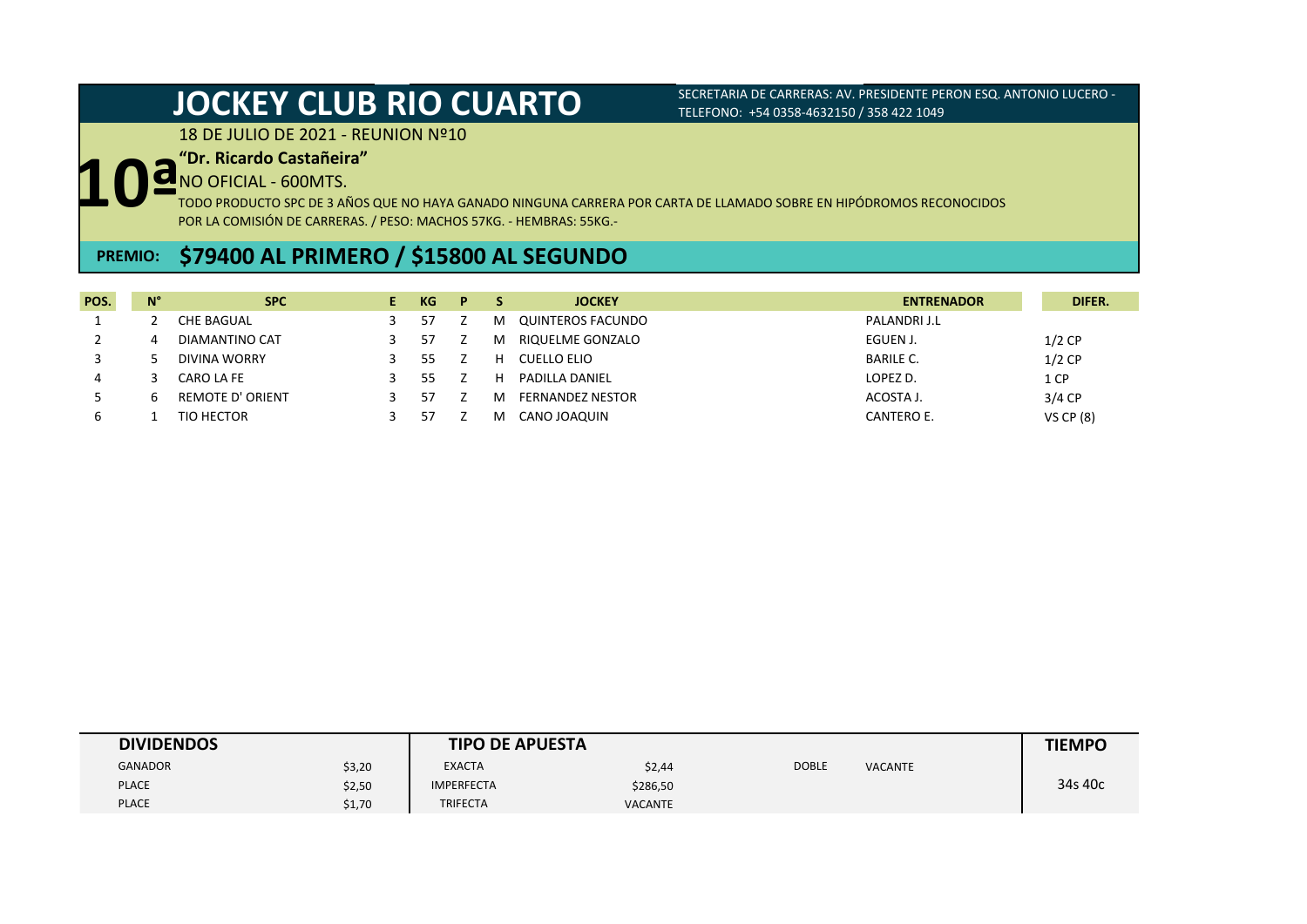18 DE JULIO DE 2021 - REUNION Nº10

### **"Dr. Marcos César Farina"**

NO OFICIAL - 1200MTS.

**11ª** TODO CABALLO SPC DE 4 AÑOS Y MÁS EDAD GANADOR DE 1 CARRERA POR CARTA DE LLAMADO EN HIPÓDROMOS RECONOCIDOS DE LA COMISIÓN DE CARRERAS. / PESO: 4 AÑOS 57KG, 5 AÑOS 55KG, 6 AÑOS Y MÁS EDAD 53KG.

## **PREMIO: \$129500 AL PRIMERO / \$22500 AL SEGUNDO / \$7200 AL TERCERO**

| POS. | $N^{\circ}$ | <b>SPC</b>            | E. | KG | P  | -S | <b>JOCKEY</b>         | <b>ENTRENADOR</b> | DIFER.     |
|------|-------------|-----------------------|----|----|----|----|-----------------------|-------------------|------------|
|      | 8           | TANA DI NUCCI         | 4  | 54 |    | н  | ROMAGNOLI AGUSTIN     | BERHO D.          |            |
|      | b           | SARAPIO               | 4  | 57 | ZD | м  | QUINTEROS MARCELO     | QUINTEROS R.      | <b>PZO</b> |
|      | 10          | <b>MARE NUBIUM</b>    | 4  | 54 |    | н  | PADILLA DANIEL        | BRITO J.          | 4 CP       |
| 4    |             | PENSAR EN VOS         | 4  | 57 | A  | м  | BAEZ TOMAS            | VILCHES C.A       | $1/2$ CP   |
|      |             | <b>BEST ANTONIA</b>   | 4  | 54 |    | н. | QUINTEROS FACUNDO     | GUARINO C.        | $1/2$ CP   |
| 6    |             | LIONEL CAP            | 4  | 57 | A  | м  | CANO JOAQUIN          | CANTERO E.        | 3 CP       |
|      |             | <b>BABY RUNNER</b>    |    | 55 | A  | м  | <b>FLORES EMANUEL</b> | CORNEJO D.        | VS CP (15) |
| 8    | 4           | MISTER CARSON'S       | 6. | 53 | A  | м  | ARMOHA LEOPOLDO       | PONTI M.          | $21/2$ CP  |
| 9    |             | <b>FRAGO DA VINCI</b> | 4  | 57 |    | м  | CORDOBA LUIS          | GOROSO A.         | VS CP (12) |

| <b>DIVIDENDOS</b> |         | <b>TIPO DE APUESTA</b> |          |              |          | <b>TIEMPO</b> |
|-------------------|---------|------------------------|----------|--------------|----------|---------------|
| <b>GANADOR</b>    | \$13,00 | <b>EXACTA</b>          | \$482,30 | <b>DOBLE</b> | \$944,70 |               |
| <b>PLACE</b>      | \$4,20  | <b>IMPERFECTA</b>      | \$251,20 |              |          | 1m 11s 73c    |
| <b>PLACE</b>      | \$1,70  | <b>TRIFECTA</b>        | \$728,60 |              |          |               |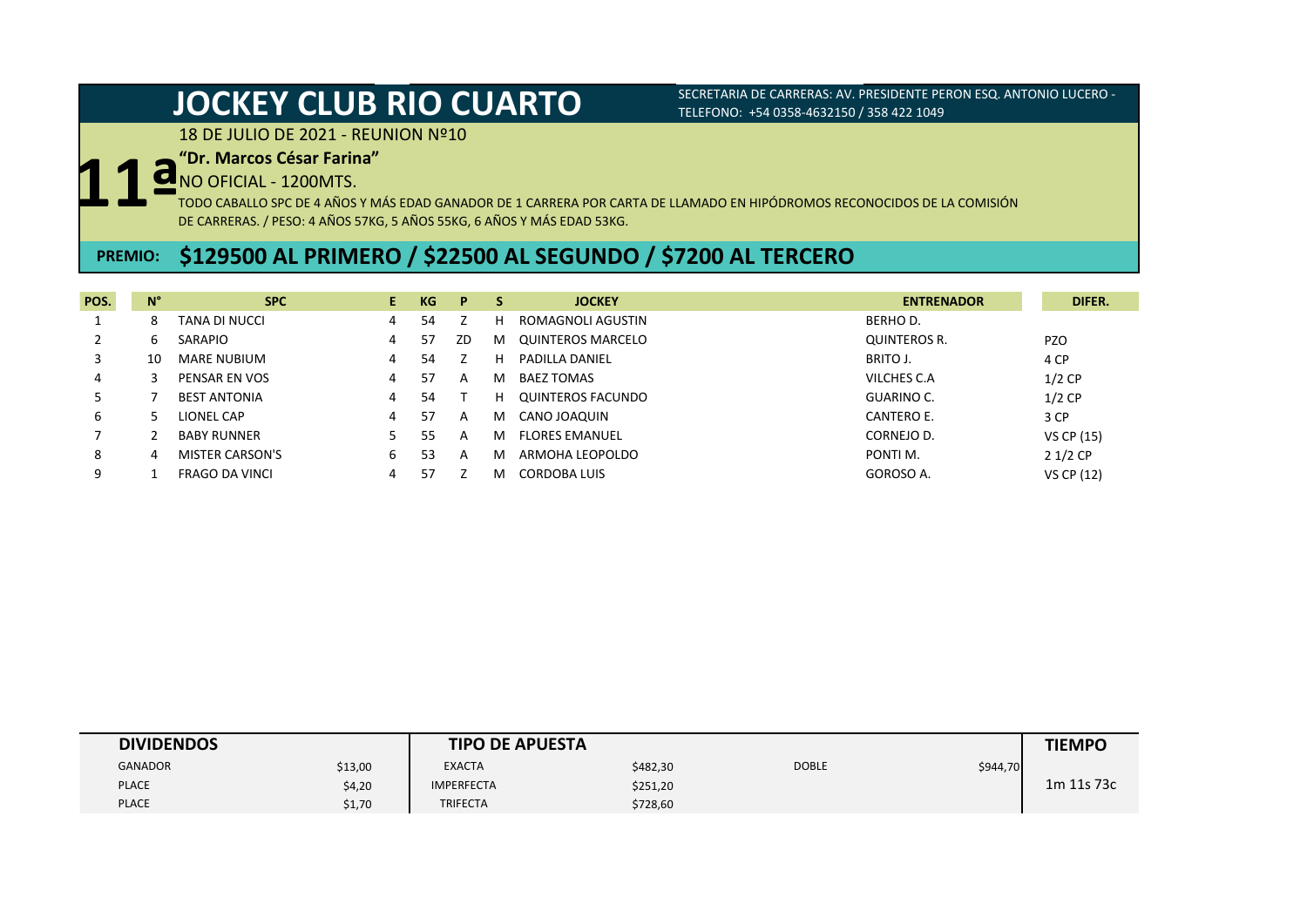18 DE JULIO DE 2021 - REUNION Nº10

### **"Sr. Hugo Roberto Gentile"**

NO OFICIAL - 1200MTS.

**12ª** TODO PRODUCTO SPC DE 3 AÑOS QUE NO HAYA GANADO NINGUNA CARRERA POR CARTA DE LLAMADO SOBRE LA DISTANCIA DE 1000 O MÁS METROS EN HIPÓDROMOS RECONOCIDOS POR LA COMISIÓN DE CARRERAS. / PESO: MACHOS:57KG. - HEMBRAS: 54KG.-

## **PREMIO: \$108800 AL PRIMERO / \$23000 AL SEGUNDO / \$7000 AL TERCERO**

| POS. | $N^{\circ}$ | <b>SPC</b>           | E. | KG | P  | <b>S</b> | <b>JOCKEY</b>       | <b>ENTRENADOR</b> | DIFER.           |
|------|-------------|----------------------|----|----|----|----------|---------------------|-------------------|------------------|
|      | 9           | SEX ON THE BEACH     |    | 57 |    | м        | BALMACEDA SERGIO    | CONGESTRE J.      |                  |
|      | 6.          | <b>BLACK VILLE</b>   |    | 57 |    | M        | CANO JOAQUIN        | CANTERO E.        | 3 CP             |
|      | 4           | APERSEGUIR           |    | 57 |    | M        | QUINTEROS FACUNDO   | MANZONE J.        | 3 CP             |
| 4    | 8A          | CHOCOLATE ROYAL      |    | 57 | ZD | M        | CASTEIG KEVIN       | LOPEZ D.          | 5 CP             |
|      | 11          | APPOLINARIO EN BOCA  |    | 57 |    | м        | OJEDA ISIDRO        | BAYMA L.          | $3/4$ CP         |
| 6    |             | ARAUCANO AL          |    | 57 |    | м        | <b>MONTE MATIAS</b> | CAREZZANA S.      | 1 CP             |
|      |             | SECONDI              |    | 57 |    | м        | MOREYRA JONATHAN    | FERRER M.         | $3/4$ CP         |
| 8    | 10          | <b>TRIGGER TWO</b>   |    | 57 |    | м        | PADILLA DANIEL      | LOPEZ D.          | 2 CP             |
| 9    |             | <b>ARTE PATRIOTA</b> |    | 57 |    | м        | MONTE MAXIMILIANO   | NIETO E.          | VS CP (12)       |
| 10   |             | <b>FLY BIONDI</b>    |    | 57 | A  | м        | QUINTEROS MARCELO   | LOPEZ D.          | <b>VS CP (7)</b> |

| <b>DIVIDENDOS</b> |        | <b>TIPO DE APUESTA</b> |          |                 |                | <b>TIEMPO</b> |
|-------------------|--------|------------------------|----------|-----------------|----------------|---------------|
| <b>GANADOR</b>    | \$1,90 | <b>EXACTA</b>          | \$527,80 | <b>DOBLE</b>    | <b>VACANTE</b> |               |
| <b>PLACE</b>      | \$1,30 | <b>IMPERFECTA</b>      | \$273,70 | <b>CUATERNA</b> | <b>VACANTE</b> | 1m 11s 35c    |
| <b>PLACE</b>      | \$6,80 | <b>TRIFECTA</b>        | \$308,30 |                 |                |               |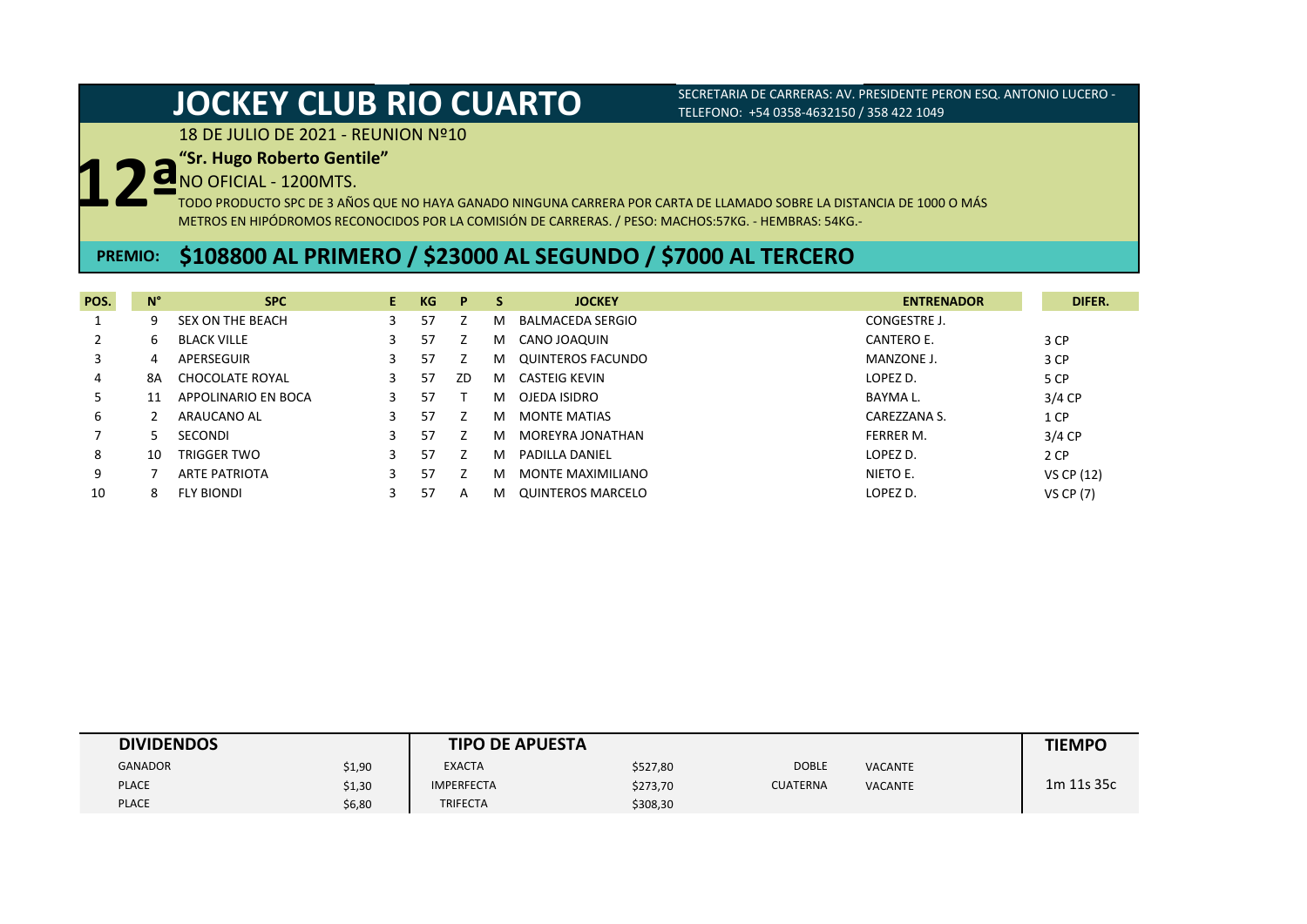18 DE JULIO DE 2021 - REUNION Nº10

**"Dr. Alberto Oscar Fernández"**

**13ª** CONCERTADA - 550MTS.

/ PESO:

## **PREMIO: \$218400 AL PRIMERO**

| POS. | <b>N<sub>o</sub></b> | <b>SPC</b>      | КG | D |   | <b>JOCKEY</b>           | <b>PROCEDENCIA</b> | <b>ENTRENADOR</b> | DIFER.   |
|------|----------------------|-----------------|----|---|---|-------------------------|--------------------|-------------------|----------|
|      |                      | PIERNA DE REYES | 58 |   | M | PUCHETA FABIAN          | RIO SEGUNDO        | NUDUEÑA S.        |          |
|      |                      | BREVE MENSAJE   | 56 |   | M | <b>FERNANDEZ NESTOR</b> | RIO CUARTO         | ALONSO J          | $3/4$ CP |
|      |                      | CHAPU           | 58 |   | M | BENITEZ MAXIMILIANO     | PUERTO SAN MARTIN  | DURE L.           | $1/2$ CP |

| <b>DIVIDENDOS</b> |        | <b>TIPO DE APUESTA</b> | <b>TIEMPO</b> |  |                 |
|-------------------|--------|------------------------|---------------|--|-----------------|
| <b>GANADOR</b>    | \$1,80 | <b>EXACTA</b>          | \$31,30       |  | 30 <sub>s</sub> |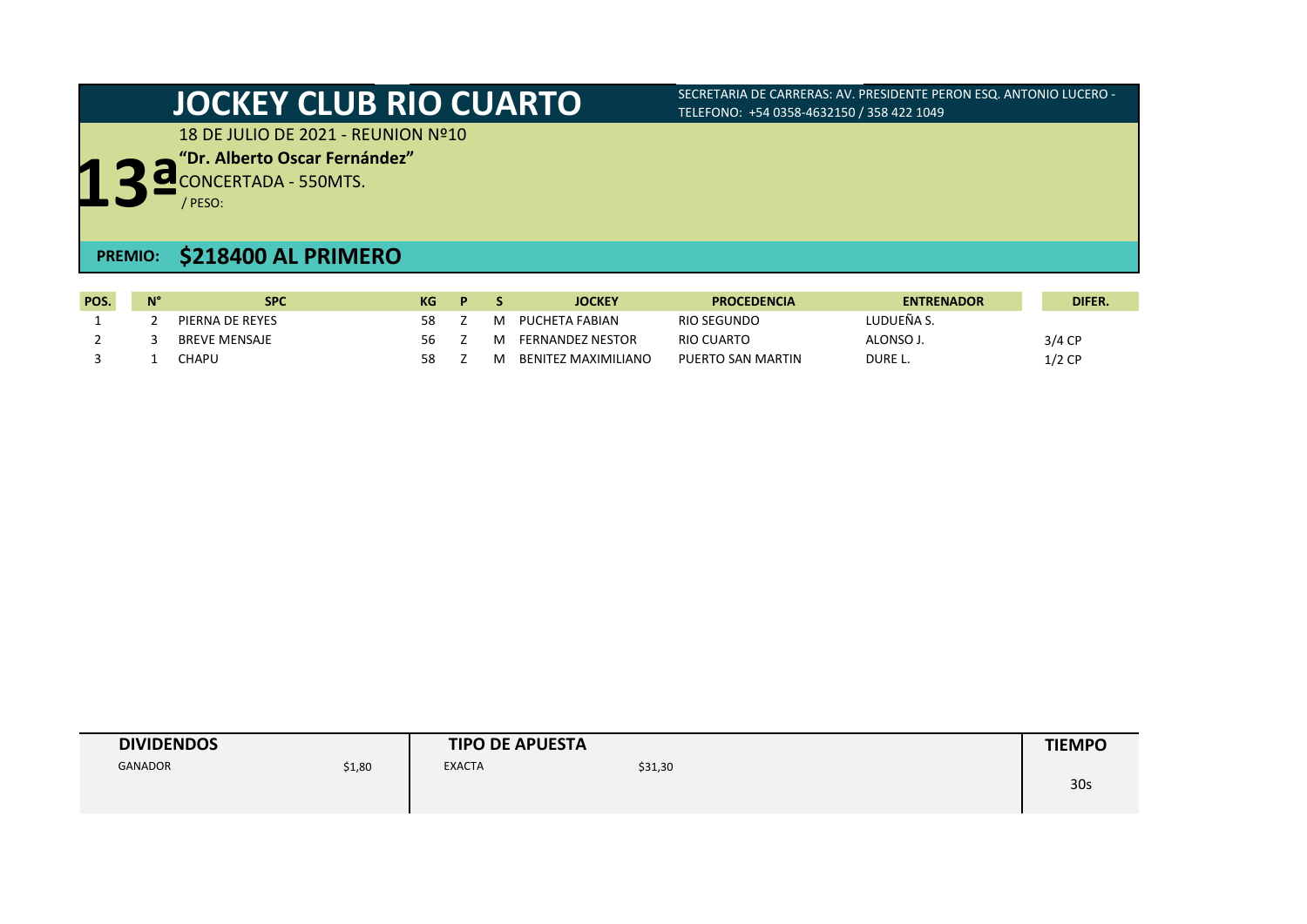# **JOCKEY CLUB RIO CUARTO** SECRETARIA DE CARRERAS: AV. PRESIDENTE PERON ESQ. ANTONIO LUCERO -

TELEFONO: +54 0358-4632150 / 358 422 1049

18 DE JULIO DE 2021 - REUNION Nº10

### **"CLASICO ANIVERSARIO 146 JOCKEY CLUB RIO CUARTO"**

**14ª** NO OFICIAL - 1800MTS.

TODO CABALLO SPC 4 AÑOS Y MÁS EDAD. / PESO: Por Impresión.

### **PREMIO: \$222000 AL PRIMERO / \$53500 AL SEGUNDO / \$15000 AL TERCERO**

| POS. | $N^{\circ}$ | <b>SPC</b>          | E. | KG  | P  | - S | <b>JOCKEY</b>           | <b>ENTRENADOR</b> | DIFER.     |
|------|-------------|---------------------|----|-----|----|-----|-------------------------|-------------------|------------|
|      |             | <b>GASPY</b>        | 6  | 55  | A  | м   | QUINTEROS FACUNDO       | AREVALO M.        |            |
|      |             | STAR OF THE BALL    |    | 58  | ZD | M   | PADILLA DANIEL          | CABRERA J.        | $11/2$ CP  |
| 3    | 8           | <b>MASTER SAHAS</b> | 4  | 57  |    | м   | CASTEIG KEVIN           | CAREZZANA S.      | $21/2$ CP  |
| 4    |             | OR NEVER            | 4  | 57  | R  | м   | CANO JOAQUIN            | CANTERO E.        | 3 CP       |
|      |             | ALL ENGLAND         |    | 52  | А  | м   | CUELLO ELIO             | RODRIGUEZ G.      | $11/2$ CP  |
| 6    | 6           | <b>STORMY RULER</b> | b  | -61 | А  | м   | <b>FERNANDEZ NESTOR</b> | ALONSO J.         | $11/2$ CP  |
|      | 9           | DON CAIMAN          | 6  | 55  | ZD | M   | ARMOHA LEOPOLDO         | CISMONDI G.       | VS CP (15) |
| 8    | 4           | EL RETADOR          |    | 53  |    | м   | ALCIDES CORONEL         | PETTINATI V.      | $1/2$ CP   |
| 9    |             | CRET JOY            | 6  | 53  | ZC | м   | <b>BAEZ TOMAS</b>       | CRUCEÑO J.        | VS CP (12) |

| <b>DIVIDENDOS</b> |        | <b>TIPO DE APUESTA</b> | <b>TIEMPO</b> |  |            |
|-------------------|--------|------------------------|---------------|--|------------|
| <b>GANADOR</b>    | \$7,80 | <b>EXACTA</b>          | \$171,90      |  |            |
| <b>PLACE</b>      | \$3,50 | <b>IMPERFECTA</b>      | \$146,40      |  | 1m 51s 73c |
| <b>PLACE</b>      | \$1,80 | <b>TRIFECTA</b>        | \$1.876,50    |  |            |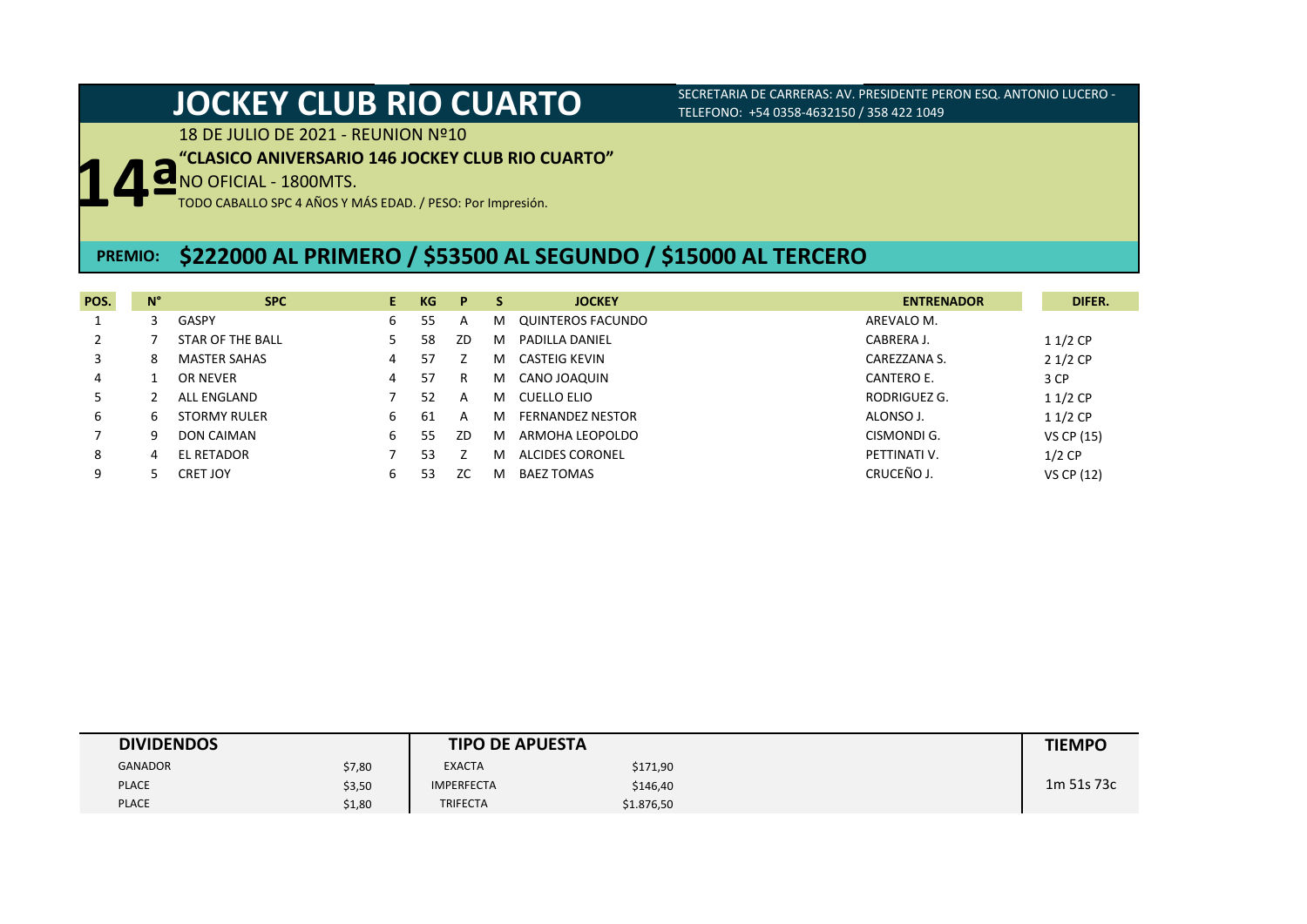18 DE JULIO DE 2021 - REUNION Nº10

### **"COPA GRANDES PROMESAS 2021 - CLASIFICATORIO Nº4"**

# **15ª** NO OFICIAL - 1200MTS.

PARA PRODUCTOS SPC QUE NO HAYAN GANADO EN DISTANCIAS DE 1000 O MÁS METROS EN HIPÓDROMOS RECONOCIDOS POR LA COMISIÓN DE CARRERAS SUBASTADOS EN EL HIPÓDROMO JOCKEY CLUB RÍO CUARTO DURANTE EL 2020 Y DESTETES DE HARAS EL PARAÍSO 2019. / PESO: MACHOS 57KG. - HEMBRAS 54KG.-

## **PREMIO: \$228000 AL PRIMERO / \$55000 AL SEGUNDO / \$30000 AL TERCERO**

| POS. | $N^{\circ}$ | <b>SPC</b>             | E. | KG | P  |   | <b>JOCKEY</b>       | <b>ENTRENADOR</b> | DIFER.    |
|------|-------------|------------------------|----|----|----|---|---------------------|-------------------|-----------|
|      | ь           | <b>CANDY COVE</b>      |    | 57 |    | M | FERNANDEZ NESTOR    | ALONSO J.         |           |
|      |             | SAINT ANGER            |    | 54 |    | н | GOMEZ MARCELO       | <b>GLADES M.L</b> | $21/2$ CP |
|      |             | <b>MARCHING BAND</b>   |    | 54 |    | н | <b>MONTE MATIAS</b> | NIETO E.          | 3 CP      |
| 4    |             | LEWANDOSKY             |    | 57 |    | м | QUINTEROS GUSTAVO   | DOTZEL A.         | 2 CP      |
|      |             | MI SUREÑO              |    | 57 | ZD | M | CORDOBA LUIS        | CAREZZANA S.      | 3 CP      |
| ь    |             | CONFIRMAME             |    | 57 | A  | м | <b>TOMAS BAEZ</b>   | CRUCEÑO J.        | 2 CP      |
|      | 8           | <b>BELLO BEETHOVEN</b> |    | 57 | A  | м | QUINTEROS FACUNDO   | PALANDRI J.L      | 3 CP      |
| 8    |             | <b>MAESTRA BRUJA</b>   |    | 54 |    | н | CUELLO ELIO         | AMIONE D.         | $1/2$ CP  |

| <b>DIVIDENDOS</b> |        | <b>TIPO DE APUESTA</b> | <b>TIEMPO</b> |               |                |             |            |
|-------------------|--------|------------------------|---------------|---------------|----------------|-------------|------------|
| <b>GANADOR</b>    | \$2,10 | <b>EXACTA</b>          | \$439,60      | <b>DOBLE</b>  | <b>VACANTE</b> |             |            |
| <b>PLACE</b>      | \$2,30 | <b>IMPERFECTA</b>      | \$84,80       | <b>TRIPLO</b> |                | \$21.295,00 | 1m 12s 23c |
| <b>PLACE</b>      | \$1,80 | <b>TRIFECTA</b>        | \$622,90      |               |                |             |            |